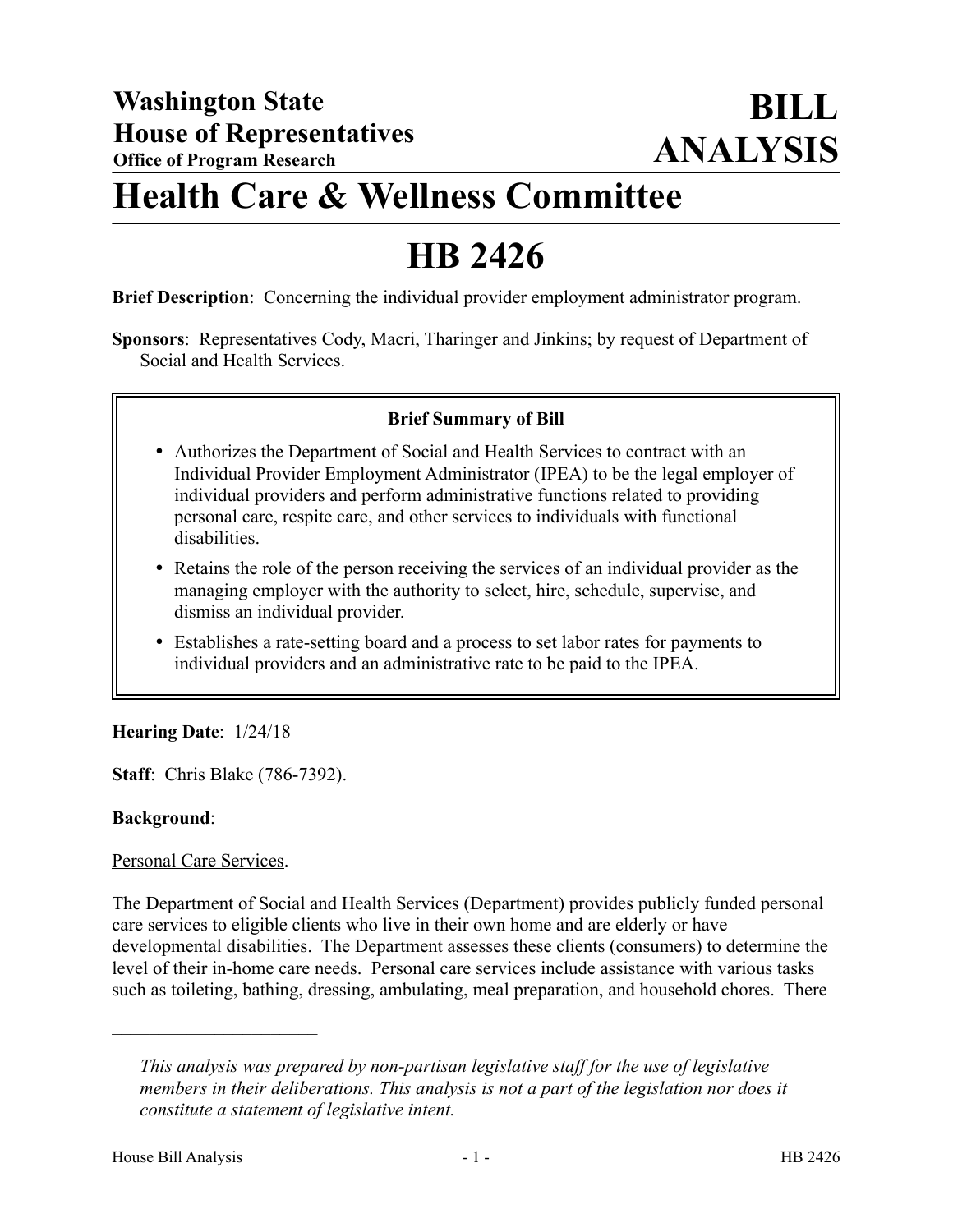are two ways in which personal care services may be provided in the client's home: (1) by an individual provider; or (2) by an employee of a home care agency.

## Individual Providers.

An individual provider is a person who has contracted with the Department to provide personal care or respite care to functionally disabled persons under a state program. There are currently over 38,000 individual providers in Washington serving almost 38,000 Department clients. Consumers have the right to select, hire, supervise the work of, and terminate any individual provider providing services to them. Individual providers are paid through a direct contract with the Department. Individual providers are considered public employees solely for the purpose of collective bargaining which determines their wages, hours, and working conditions. Individual providers, however, are not otherwise considered employees of the state or area agencies on aging.

In 2014 the United State Supreme Court invalidated provisions of a state law very similar to Washington's permitting individual provider collective bargaining agreements. The Court held that the "state employees for only purposes of coverage under Illinois state labor law" did not work to extend a legal exception permitting the state to deduct mandatory "fair share" representation fees from "full-fledged" public employees to the individual providers (IPs) without individual consent. As mainly private employees of the recipients of home care services, not the state, the Court determined that the state could not compel IP funding of union representational activities under the First Amendment. Neither the ruling on collecting representation fees from Illinois personal assistants, nor the related prior ruling on public employees, impact the ability of private sector labor agreements to contain representation fee or other union security provisions.

## Area Agencies on Aging.

The Department contracts with area agencies on aging to provide case management services to consumers receiving home and community services in their own home. Case management responsibilities are set in statute and include the following: verification that individual providers have met training requirements, are performing their duties, and have passed background checks; monitoring a plan of care to verify that it meets the needs of the consumer; and verifying worker time sheets.

# **Summary of Bill**:

The Department of Social and Health Services (Department) is authorized to establish an individual provider employment administrator (IPEA) program. An IPEA is an entity that contracts with the Department to be the legal employer of individual providers for the purpose of administrative functions related to providing personal care, respite care, and similar services to individuals with functional impairments under Medicaid programs. The consumer receiving services is considered to be the managing employer of the individual provider. The Department is directed to begin the transition of individual providers to the IPEA no later than January 1, 2021.

Authority and Responsibilities of an Individual Provider Employment Administrator.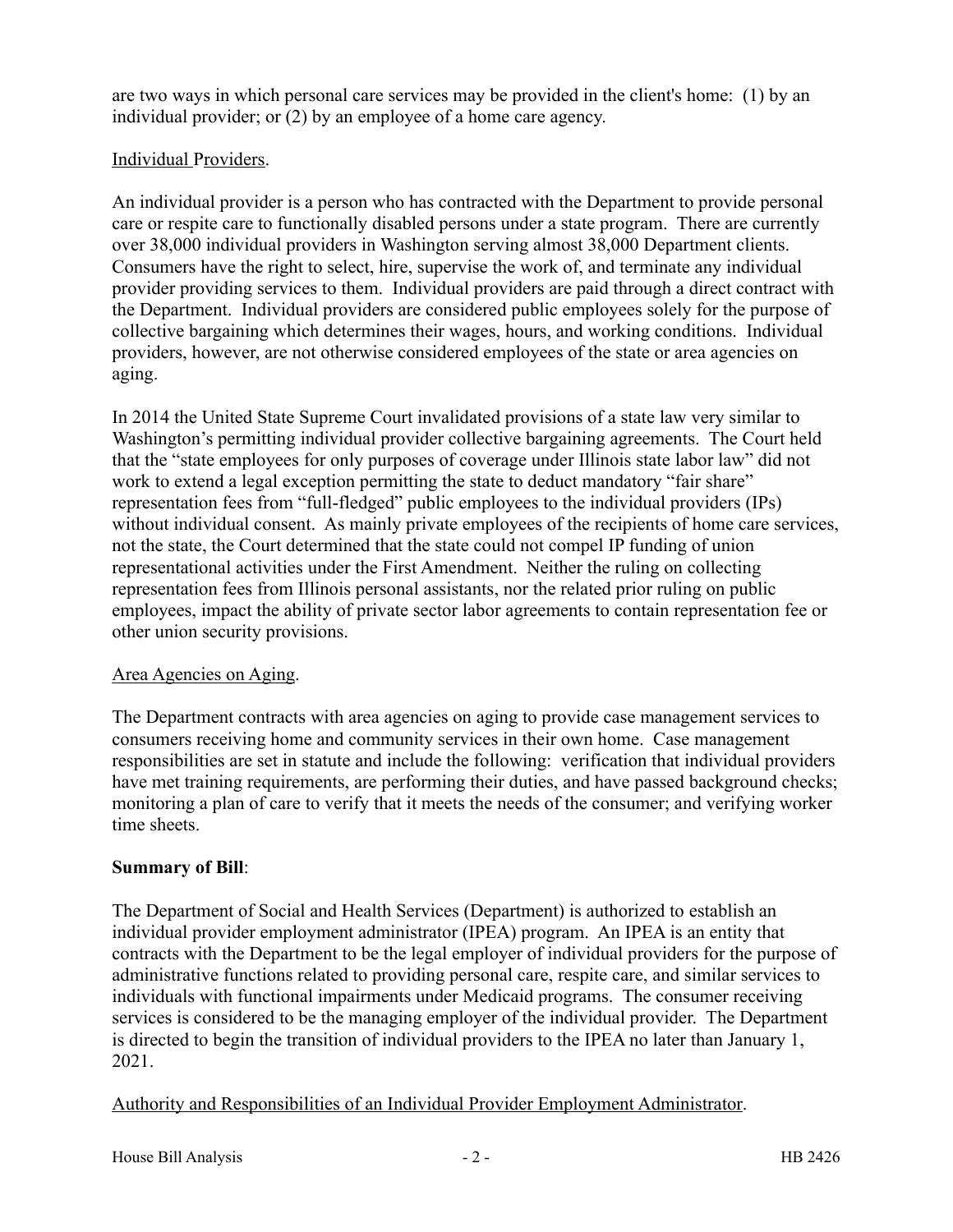An IPEA's responsibilities generally include coordination with the consumer, tax activities on behalf of individual providers, verification of individual provider qualifications, and other administrative and employment-related supports. As the legal employer of individual providers, an IPEA must specifically:

- verify that individual providers meet necessary training requirements;
- conduct background checks on individual providers or verify that previously-conducted background checks are still valid;
- implement an electronic visit verification system or monitor a statistically valid sample of individual provider claims to the receipt of services by the consumer;
- monitor individual provider compliance with employment requirements;
- provide a copy of the consumer's plan of care to the individual provider;
- verify that the individual provider is able and willing to carry out his or her responsibilities under the plan of care;
- consider information provided by the consumer, or the consumer's case manager, about the consumer's specific needs;
- discontinue the individual provider's assignment to a consumer if the IPEA has reason to believe, or the Department or area agency on aging has reported, that the health, safety, or well-being of a consumer is in imminent jeopardy due to the performance of the individual provider;
- reject requests by consumers to assign a particular individual provider if the IPEA has reason to believe that the individual provider will not be able to meet the care needs of the consumer; and
- establish a dispute resolution process for consumers who would like to dispute an IPEA decision not to allow a particular individual provider to be assigned to the consumer.

An IPEA that holds a contract with the Department to provide Medicaid services through the employment of individual providers is deemed to be a Medicaid provider.

The IPEA assumes the responsibility from the Department for maintaining a referral registry to assist consumers in finding individual providers.

### Authority and Responsibilities of the Department.

The Department is authorized to establish an IPEA program by selecting a single IPEA to be a Medicaid provider and to co-employ individual providers. The Department is to attempt to select a single IPEA, but may select up to two IPEAs, if necessary.

The Department must seek to contract with a vendor that demonstrates: (1) a strong commitment to consumer choice, self-direction, and maximizing consumer autonomy and control over daily decisions; and (2) a commitment to recruiting and retaining a high quality and diverse workforce and working with a broad coalition of stakeholders. The Department may also consider the vendor's:

- ability to provide maximum support to consumers to direct their own services;
- commitment to engage and work closely with consumers in designing and implementing operations through an advisory board;
- focus on workforce retention and developing qualified and trained providers;
- ability to prevent or mitigate disruptions to consumer services;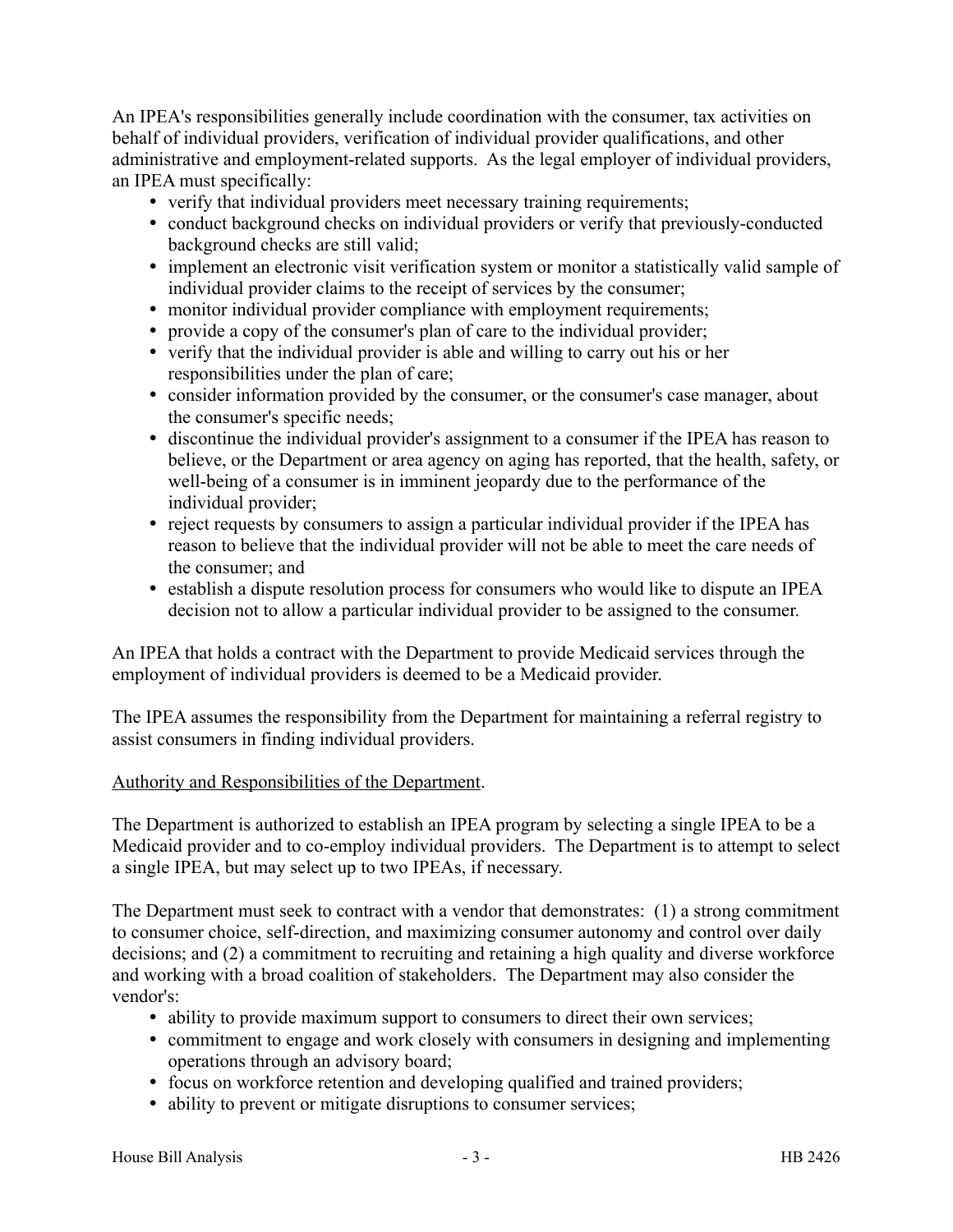- ability to deliver high-quality training, health care, and retirement;
- ability to comply with the terms and conditions of the employment of individual providers at the time of transition;
- commitment to involving its home care workforce in decision making;
- vision for including home care workers as valued members of the consumer's care team; and
- ability to build and adapt technology tools that can enhance efficiency and provide better quality of services.

The Department may take enforcement action against the contract of an IPEA that knowingly employs a long-term care worker who is not certified as a home care aide or, if exempt from certification, who has not met training requirements.

The Department shall continue to contract with individual providers until the transition to an IPEA is complete, at which time the Department may not contract with individual providers except in situations in which there is no IPEA available. The Department must perform background checks for these individual providers. The individual providers who contract with the Department continue to be considered public employees solely for the purpose of collective bargaining.

It is expressly stated that the bill does not modify the Department's authority to establish a plan of care for each consumer, including establishing the number of hours per week that a consumer may assign to a single independent provider. In addition, the Department retains the core responsibility to manage long-term in-home care services, including determining the level of care that each consumer is eligible to receive.

### Authority of Area Agencies on Aging.

The general case management responsibilities of area agencies on aging are maintained, however, the following activities only apply to individual providers who are contracted with the Department, rather than those who are employed by the IPEA:

- verification of individual provider training requirements;
- attachment of the consumer's plan of care to the contract with the individual provider;
- performance of criminal background checks;
- termination of the contract if the individual provider's inadequate performance or inability to deliver quality care is jeopardizing the consumer;
- summary suspensions of individual providers who place a consumer in imminent jeopardy;
- monitor that the individual provider is providing services;
- verify that the individual provider is willing to carry out the responsibilities under the plan of care; and
- reject requests by consumers to assign a particular individual provider if there is reason to believe that the individual provider will not be able to meet the care needs of the consumer.

Regardless of whether the individual provider is employed by the IPEA or contracted with the Department, the area agencies on aging maintain their general responsibilities related to developing plans of care for consumers, monitoring the implementation of plans of care,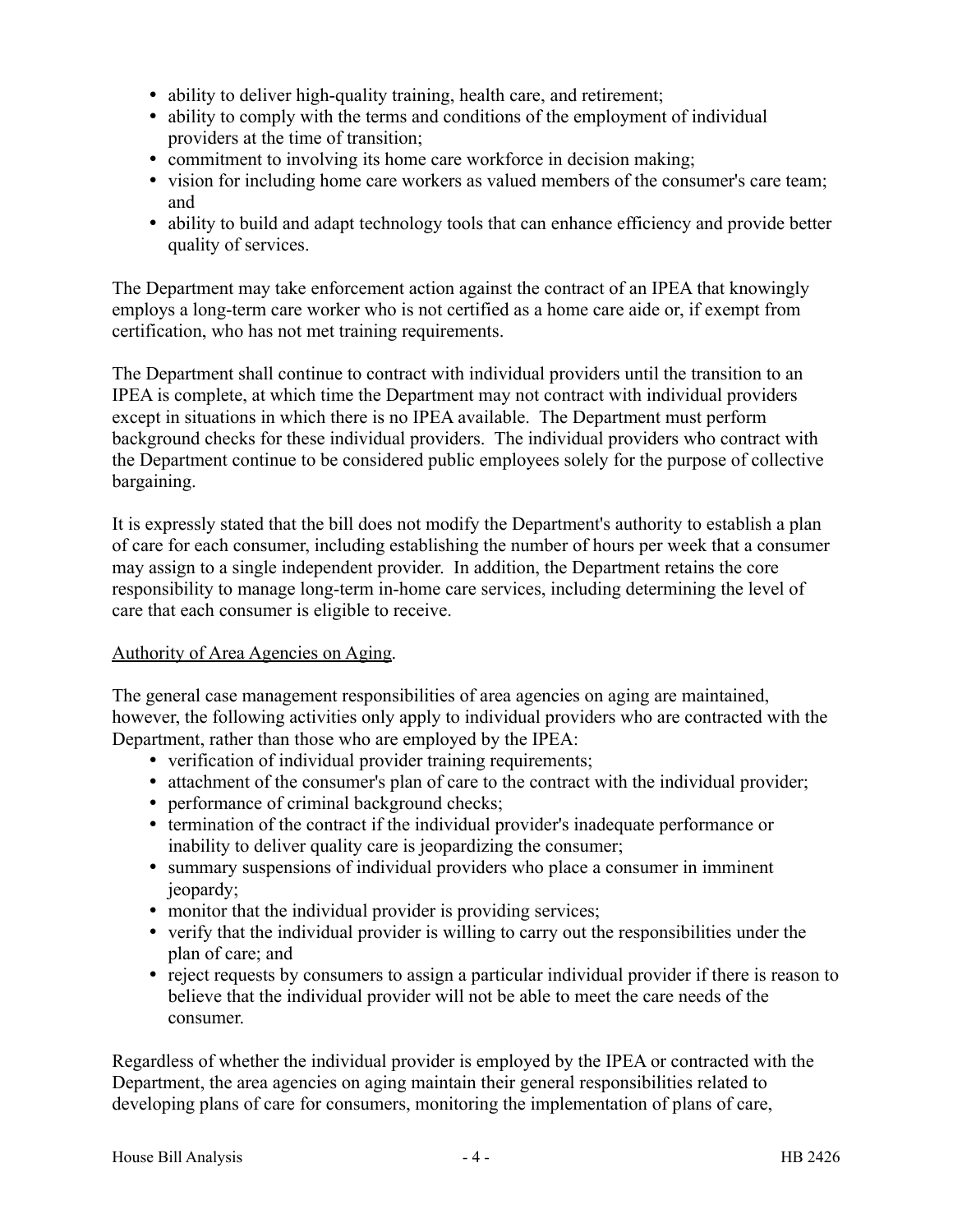reassessing and reauthorizing services, and explaining to consumers that they have the right to waive case management services.

The Department and the area agencies on aging are given the general responsibility to notify the IPEA if there is reason to believe an individual provider is not delivering or will not be able to deliver services identified in the consumer's plan of care, or the individual provider's performance is jeopardizing the health, safety, or well-being of a consumer.

The list of specific requirements that must be in a consumer's plan of care is eliminated.

### Individual Providers.

Qualified and willing individual providers may apply to become employees of the IPEA and may work as individual providers when selected by consumers. Whether an individual provider is employed by an IPEA or contracted with the Department, the consumer has the right to select, schedule, supervise the work of, and dismiss any individual provider. The IPEA and the Department, however, may refuse to employ an individual provider who may not be able to meet a consumer's needs, assign individual providers to different consumers, provide information to a consumer about an individual provider's work history, or terminate the employment of an individual provider who is not meeting the consumer's needs.

The Department must adopt rules describing criteria to be applied in determining whether a single Department-contracted individual provider may work more than 40 hours per week. The criteria relate to: (1) limiting the state's exposure to exceeding expenditure limits; (2) requiring consumers to use good faith efforts to locate other individual providers; (3) addressing travel time between worksites; (4) addressing the emergency needs of consumers; and (5) addressing conditions that could increase a consumer's risk of institutionalization.

Background check screening is not required for an IPEA employee if the employee has an individual provider contract with the Department, the last background check is still valid, IPEA employment is the only reason a new background check would be required, and the Department's background check results have been shared with the IPEA.

## Payment Rates and Overtime for Individual Providers.

Initial labor rates for individual providers employed through an IPEA are established as the rates paid under the most recent collective bargaining agreement between the Governor and the Service Employees International Union 775 as well as any other legally required benefits or labor costs.

After the initial labor rates are set, subsequent labor rates, including an amount for health benefits, are to be established by a rate-setting board. The rate-setting board must consider current factors used in public employee collective bargaining related to individual providers, such as a comparison of wages; the financial ability of the state to pay for the compensation and fringe benefits; the state's interest in a stable long-term care workforce; the state's interest in assuring access to affordable, quality health care; and the state's fiscal interest in reducing reliance upon public benefit programs. The rate-setting board must also determine the administrative rate for the IPEA.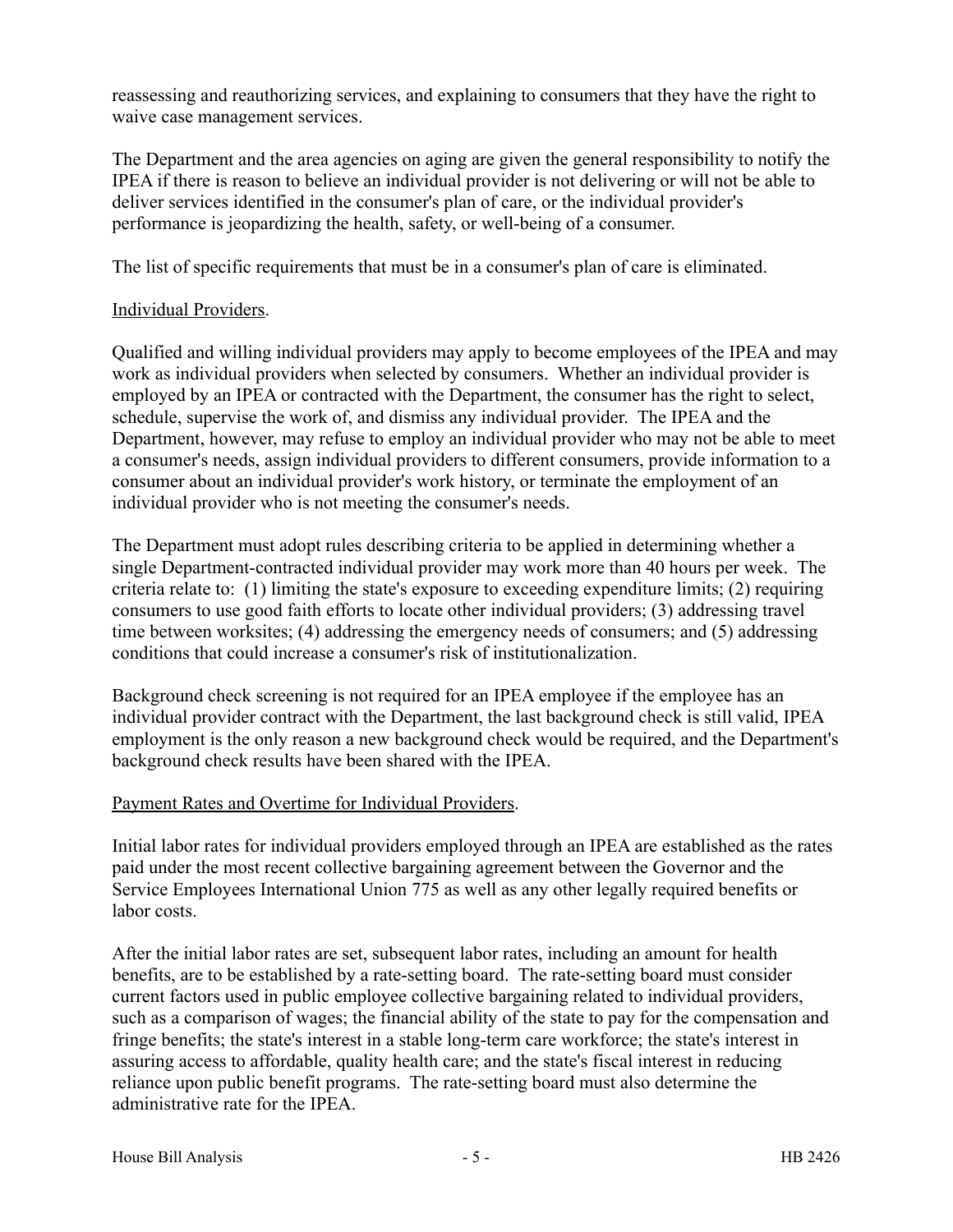The rate-setting board is comprised of 14 members. The four voting members are: (1) a representative of the Governor's office; (2) a representative of the Department of Social and Health Services; (3) a representative of the IPEA; and (4) a representative of the exclusive bargaining representative of individual providers, or if none exists, a designee from the IPEA's workforce. Nine of the non-voting members include four legislators, a representative of the State Council on Aging, a representative of an organization representing people with intellectual disabilities, a representative of an organization representing persons with physical disabilities, a representative of the licensed home care agency industry, and a home care worker. The fourteenth member must be selected by the four voting members and will chair the rate-setting board and be the fifth voting member in the event of a tie. A process is established for selecting the fourteenth member in the event that the four voting members cannot agree.

Once the rates have been determined, the rate-setting board shall submit them to the Office of Financial Management for certification as financially feasible. If they are found to be financially feasible, the Governor must include them in his or her budget request. The Legislature may approve or reject the request in whole. If the rates are rejected, then the matter returns to the rate-setting board and the existing labor rates remain in effect.

The labor rates are an hourly rate to be paid to the IPEA for paying wages, taxes, and benefits to individual providers. The IPEA, however, has discretion to establish benefits and wages for individual providers, except as needed to pay for health benefits, as specific legislation requires, and according to a collective bargaining agreement. Funding for the training of individual providers must be included in the labor rate component.

In addition, overtime and travel time compensation considerations are factored into the reimbursement to the IPEA. The IPEA must permit an individual provider to work more than 40 hours per week if allowed under the Department's rules for Department-contracted individual providers. The IPEA may permit an individual provider to work additional hours if required for training or if the individual provider had been working between 40 and 65 hours per week in January 2016. Otherwise, the IPEA may allow the individual provider to more than 40 hours per week.

Expenditures for hours worked beyond 40 hours per week may not exceed 8.25 percent of the total average authorized personal care hours as projected by the Caseload Forecast Council. The Department must prepare expenditure reports related to its monitoring of authorizations and costs over 40 hours each workweek. The report must be submitted to the legislative fiscal committees and the Joint Legislative-Executive Overtime Oversight Task Force.

### Funding Reductions.

Once the Department enters into a contract with an IPEA and the transition to the IPEA is complete, biennial funding for the subsequent biennium must be reduced by no more than:

- \$2,908,000 for area agencies on aging;
- \$1,361,000 for home and community services; and
- \$1,289,000 for developmental disabilities.

## Findings.